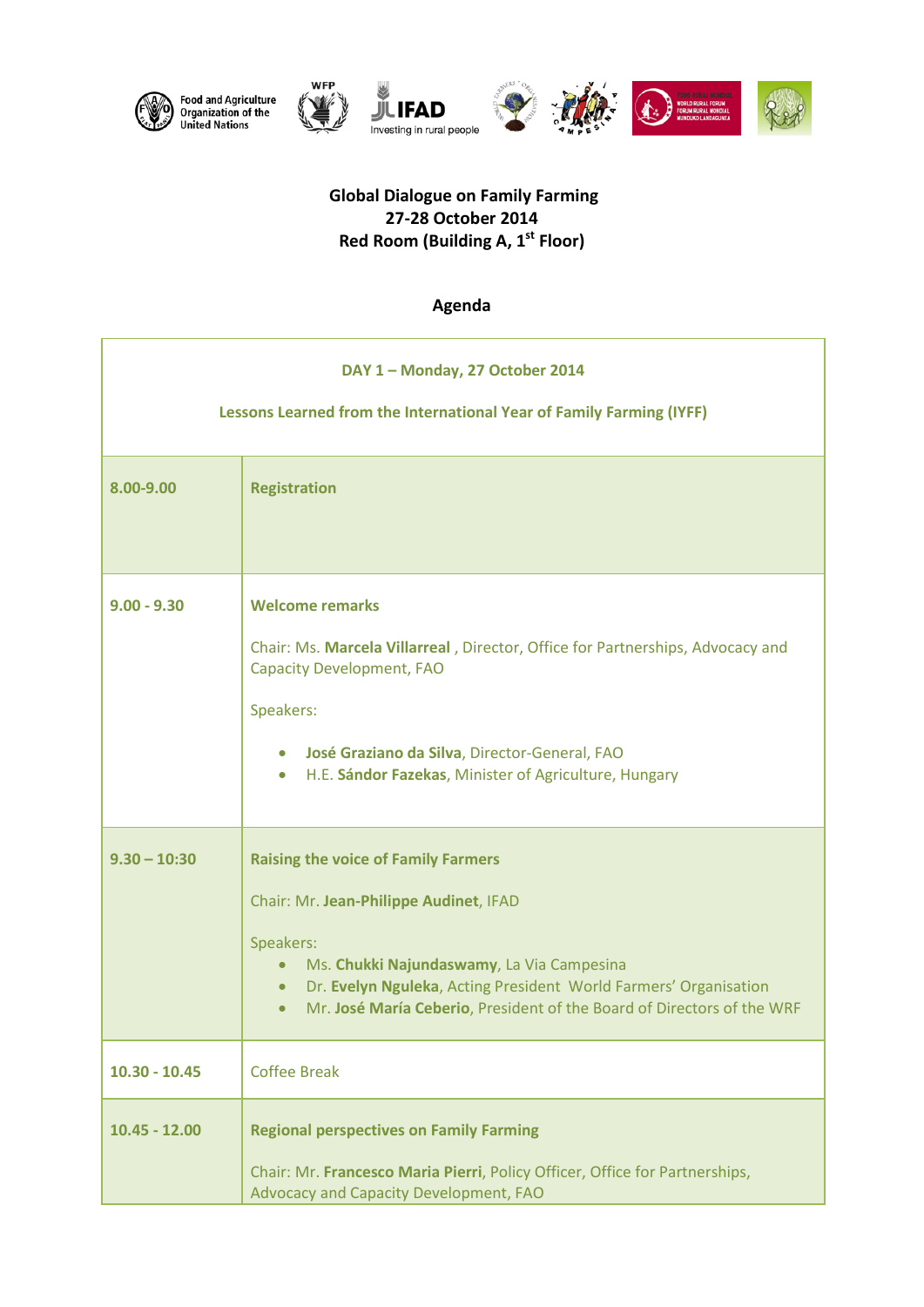|                 | Presentation of the synthesis paper:<br>Prof. Sergio Schneider, Federal University of Rio Grande do Sul, Porto<br>$\bullet$<br>Alegre, Brazil<br>Session 1: Latin America and the Caribbean, Africa, North Africa and the Near<br><b>East</b><br>Speakers:<br>Prof. Ray Bush, School of Politics and International Studies, University of<br>$\bullet$<br>Leeds, England<br>Prof. Sam Moyo, Executive Director of the African Institute for Agrarian<br>$\bullet$<br>Studies, Harare, Zimbabwe<br>Prof. Sergio Schneider, Federal University of Rio Grande do Sul, Brazil<br>$\bullet$<br>Comments:<br>Ms. Myrna Cunningham, IYFF Special Ambassador for Latin America and<br>$\bullet$<br>the Caribbean<br>Mr. Mohamed Ould Saleck, IYFF Special Ambassador for Near East and<br>$\bullet$<br><b>North Africa</b><br>Mr. Ibrahima Coulibaly, IYFF Special Ambassador for Africa<br>$\bullet$<br>H.E. Amadou Allahoury Diallo, Minister, Haut Commissaire 3N Initiative,<br>$\bullet$<br><b>Niger</b> |
|-----------------|-------------------------------------------------------------------------------------------------------------------------------------------------------------------------------------------------------------------------------------------------------------------------------------------------------------------------------------------------------------------------------------------------------------------------------------------------------------------------------------------------------------------------------------------------------------------------------------------------------------------------------------------------------------------------------------------------------------------------------------------------------------------------------------------------------------------------------------------------------------------------------------------------------------------------------------------------------------------------------------------------------|
| 12.00 - 14.00   | Lunch                                                                                                                                                                                                                                                                                                                                                                                                                                                                                                                                                                                                                                                                                                                                                                                                                                                                                                                                                                                                 |
| $14.00 - 15.00$ | <b>Regional Perspectives on Family Farming (cont.)</b><br>Session 2: Asia and the Pacific, Europe and Central Asia, North America<br>Speakers:<br>Prof. John Ikerd, Professor Emeritus University of Missouri, USA<br>$\bullet$<br>Prof. Jan Douwe van der Ploeg, Wageningen University, The Netherlands<br>$\bullet$<br>Prof. Sergio Schneider, Federal University of Rio Grande do Sul, Porto<br>$\bullet$<br>Alegre, Brazil<br>Comments:<br>Mr. Gerd Sonnleitner, IYFF Special Ambassador for Europe<br>$\bullet$<br>Ms. Esther Penunia, IYFF Special Ambassador for Asia and the Pacific<br>$\bullet$<br>Mr. Robert L. Carlson, IYFF Special Ambassador for North America<br>$\bullet$<br>H.E. Sándor Fazekas, Minister of Agriculture, Hungary<br>$\bullet$                                                                                                                                                                                                                                      |
| $15.00 - 16.00$ | <b>Women and Youth in Family Farming</b><br>Chair: Ms. Danielle Nierenberg, Food Tank, USA<br>Speakers:<br>Ms. Brave Ndisale, Deputy Director, Social Protection Division, FAO<br>$\bullet$<br>Ms. Joan Brady, Canada, La Via Campesina<br>$\bullet$<br>Mr. Denis Kabiito, Uganda, World Farmers' Organisation<br>$\bullet$                                                                                                                                                                                                                                                                                                                                                                                                                                                                                                                                                                                                                                                                           |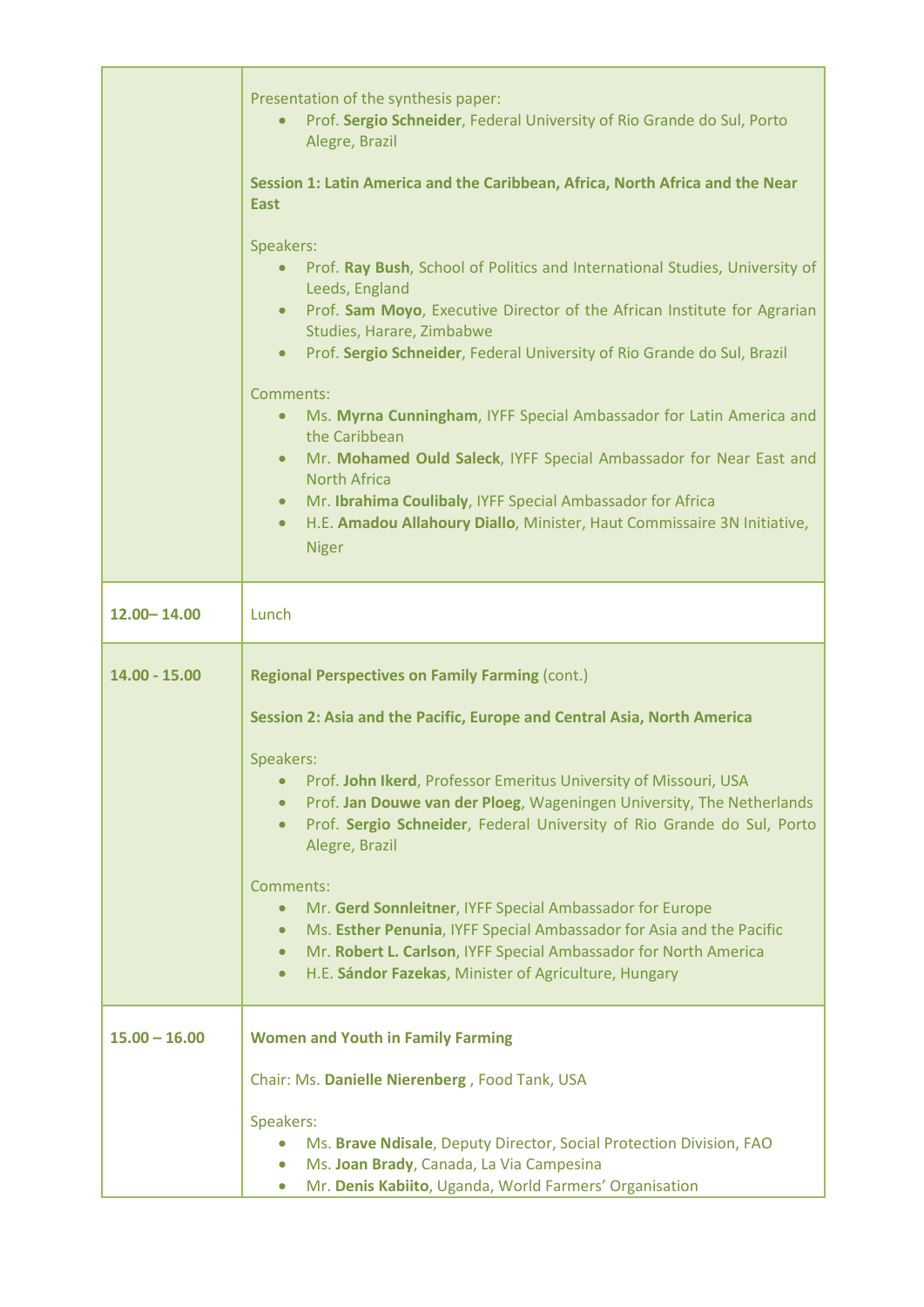|                 | Ms. Karen Chaleix, French Young Farmer Association<br>$\bullet$<br>H.E. Amadou Allahoury Diallo, Minister, High Commissary for the 3N<br>$\bullet$<br>Initiative, Niger<br>H.E. Ana María Baiardi Quesnel, Minister for Women, Paraguay<br>$\bullet$                                                                                                                                                                                                                                                                                                                                                                                                                                                                                               |
|-----------------|----------------------------------------------------------------------------------------------------------------------------------------------------------------------------------------------------------------------------------------------------------------------------------------------------------------------------------------------------------------------------------------------------------------------------------------------------------------------------------------------------------------------------------------------------------------------------------------------------------------------------------------------------------------------------------------------------------------------------------------------------|
| $16.00 - 16.15$ | <b>Coffee Break</b>                                                                                                                                                                                                                                                                                                                                                                                                                                                                                                                                                                                                                                                                                                                                |
| 16.15 - 17.45   | <b>Setting the Enabling Environment for Family Farming</b><br>Chair: Mr. Jomo Sundaram, Assistant Director General, Economic and Social<br>Development Department, FAO<br>Speakers:<br>Ms. Monique Pariat, Deputy Director General in charge of International<br>Affairs, Directorate for Agriculture and Rural Development, European<br>Commission<br>Mr. Renaldo Chingore, Mozambique, La Via Campesina<br>$\bullet$<br>Mr. Luiz Ademir Possamai, Brazil, UNICAFES, World Farmers'<br>$\bullet$<br>Organisation<br>Ms. Annick Sezibera, Executive Secretary, Confédération des<br>$\bullet$<br>Associations des producteurs Agricoles pour le Développement<br>Mr. Stephan Weise, Deputy Director General for Research, Bioversity.<br>$\bullet$ |
| $17.45 - 18.00$ | <b>Concluding remarks</b><br>Ms. Marcela Villarreal, Director, Office for Partnerships, Advocacy and<br>$\bullet$<br><b>Capacity Development, FAO</b>                                                                                                                                                                                                                                                                                                                                                                                                                                                                                                                                                                                              |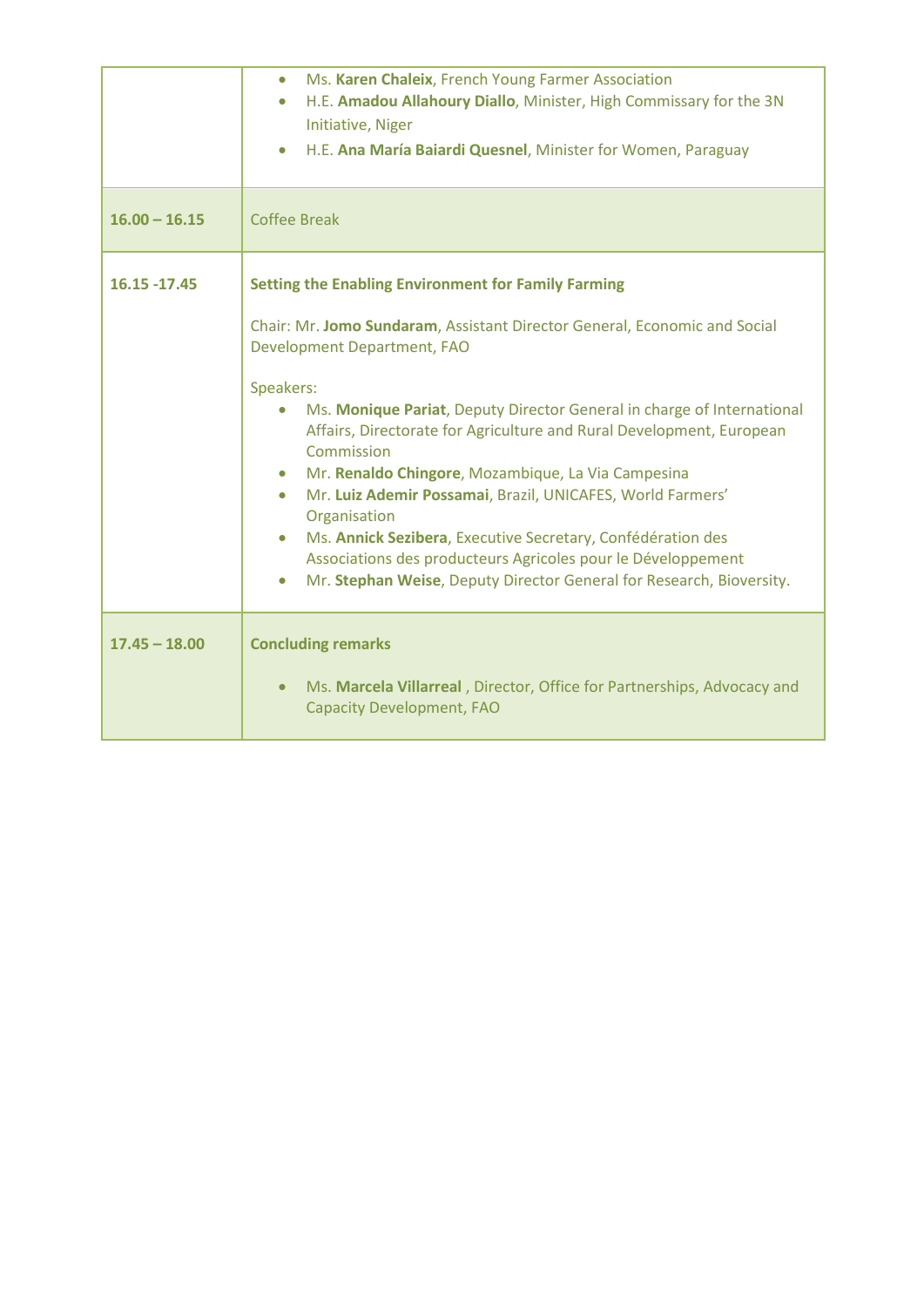| DAY 2 - Tuesday, 28 October 2014<br><b>The Way Forward</b> |                                                                                                                                                                                                                                                                                                                                                                                                                                                                                                                                                                                 |
|------------------------------------------------------------|---------------------------------------------------------------------------------------------------------------------------------------------------------------------------------------------------------------------------------------------------------------------------------------------------------------------------------------------------------------------------------------------------------------------------------------------------------------------------------------------------------------------------------------------------------------------------------|
|                                                            |                                                                                                                                                                                                                                                                                                                                                                                                                                                                                                                                                                                 |
| $9.00 - 9.30$                                              | <b>Welcome remarks:</b><br>Chair: Ann Tutwiler, Director General, Bioversity International<br>Mr. Kanayo Nwanze, President, IFAD<br>$\bullet$<br>Ms. Elisabeth Rasmusson, Assistant Executive Director, WFP<br>$\bullet$                                                                                                                                                                                                                                                                                                                                                        |
| $9.30 - 10.10$                                             | Progress report on the International Working Group for achieving common<br>criteria on definitions and typologies for Family Farming (IWG-FF)<br>Chair: Mr. Francesco Maria Pierri, Policy Officer, Office for Partnerships,<br>Advocacy and Capacity Development, FAO<br>Speaker:<br>Mr. Alvaro Ramos, coordinator of the IWG-FF                                                                                                                                                                                                                                               |
| $10.10 - 10.20$                                            | The Forum on Communication for Development & Community Media for<br><b>Family Farming (FCCM). Conclusions</b><br>Speaker:<br>Ms. Maria Pia Matta, World Association of Community Radio<br>$\bullet$<br><b>Broadcasters (AMARC)</b>                                                                                                                                                                                                                                                                                                                                              |
| $10.20 - 10.40$                                            | Projection of "Those who sow", a film by Agro & Sac-à-Dos in collaboration with<br>Agreenium, Directed by Pierre Fromentin                                                                                                                                                                                                                                                                                                                                                                                                                                                      |
| 10.40 - 11.40                                              | <b>Research and Advisory Services for Family Farming</b><br>Chair: Mr. Kostas Stamoulis, Director, Agricultural Development Economics<br>Division, FAO<br>Speakers:<br>Mr. Pierre Fabre, Scientific Director, French Agricultural Research Centre<br>for International Development<br>Ms. Kristin Davis, Global Forum for Rural Advisory Services<br>$\bullet$<br>Ms. Dayana Cristina Mezzonato Machado, La Via Campesina<br>$\bullet$<br>Mr. Dyborn Charlie Chibonga, World Farmers' Organisation<br>$\bullet$<br>Mr. Fernando López, COPROFAM, General Secretary<br>$\bullet$ |
| 11.40 - 12.00                                              | <b>Presentation of the Family Farming Knowledge Platform</b>                                                                                                                                                                                                                                                                                                                                                                                                                                                                                                                    |